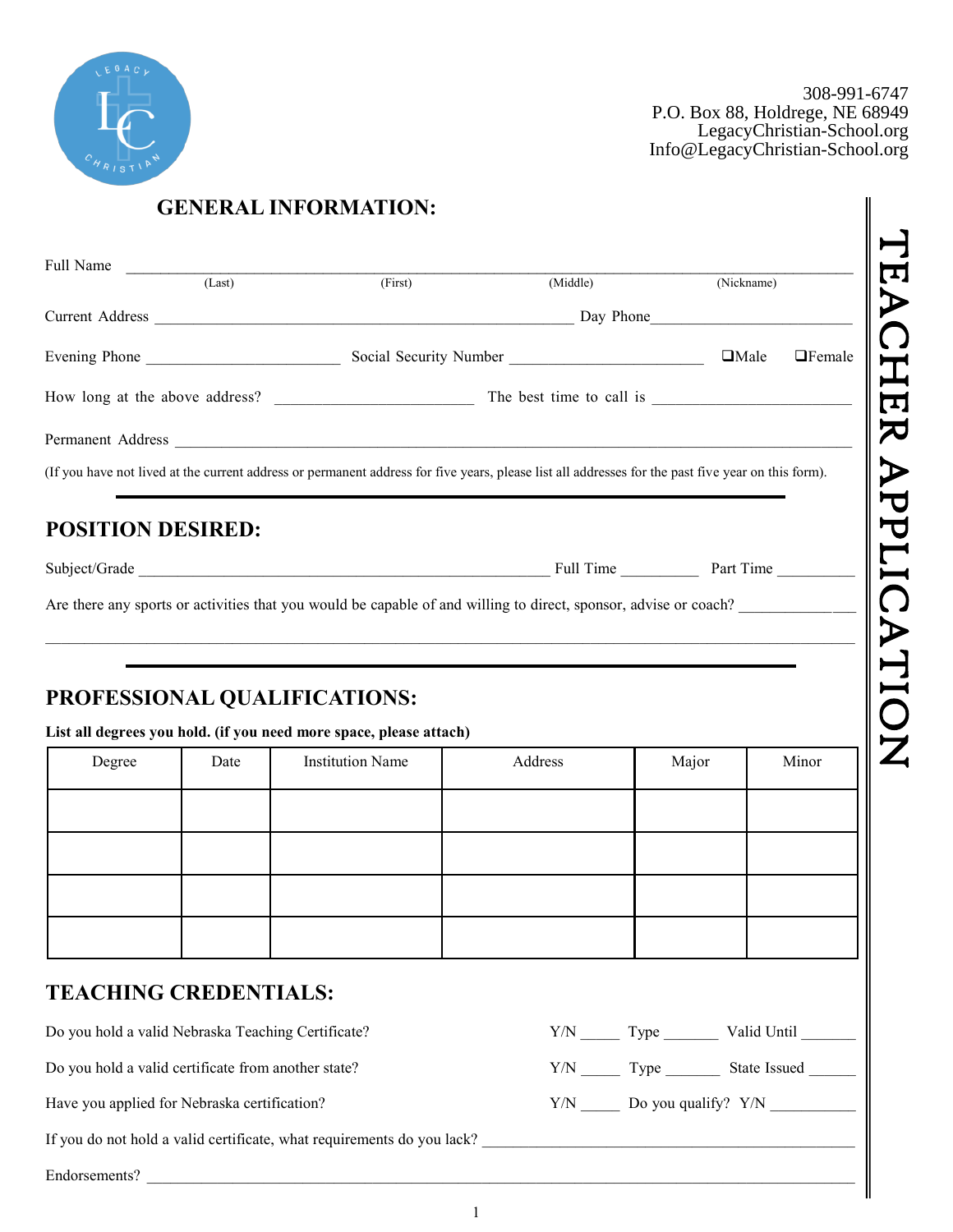| LEGAC,          |
|-----------------|
|                 |
|                 |
| $e_{H_{RIST1}}$ |

 $\frac{200}{8}$   $\frac{001}{5}$   $\frac{674}{8}$ .906-771-074<br>2004 kpage NE www.francesty.com<br>acvChristian-School.org LegacyChristian-School.org 308-991-6747 P.O. Box 88, Holdrege, NE 68949 LegacyChristian-School.org Info@LegacyChristian-School.org

| PERSONAL REFERENCES:                                                                   |                                                                        |                                                                                                                                 |       |  |  |  |
|----------------------------------------------------------------------------------------|------------------------------------------------------------------------|---------------------------------------------------------------------------------------------------------------------------------|-------|--|--|--|
| List you current pastor first unless you are related.                                  |                                                                        | List three references who are not related to you and are qualified to speak of your spiritual experience and Christian service. |       |  |  |  |
| <b>Name</b>                                                                            | <b>Position</b>                                                        | <b>Address</b>                                                                                                                  | Phone |  |  |  |
|                                                                                        |                                                                        |                                                                                                                                 |       |  |  |  |
| <b>CHRISTIAN BACKGROUND:</b>                                                           |                                                                        |                                                                                                                                 |       |  |  |  |
|                                                                                        |                                                                        | Carefully read our Statement of Faith included with this application and indicate your degree of support.                       |       |  |  |  |
|                                                                                        |                                                                        |                                                                                                                                 |       |  |  |  |
|                                                                                        | I fully support the Statement of Faith as written without reservation. | I do not fully support the Statement of Faith as written and have attached a list and explanation indicating whether I disagree |       |  |  |  |
|                                                                                        |                                                                        |                                                                                                                                 |       |  |  |  |
| or have not yet formed a conviction in the specified area.<br>Denomination Preference: |                                                                        | Local church affiliation:                                                                                                       |       |  |  |  |
|                                                                                        |                                                                        |                                                                                                                                 |       |  |  |  |
|                                                                                        |                                                                        |                                                                                                                                 |       |  |  |  |
|                                                                                        |                                                                        |                                                                                                                                 |       |  |  |  |
|                                                                                        |                                                                        |                                                                                                                                 |       |  |  |  |
|                                                                                        |                                                                        | Daily prayer and Bible study as well as reading other works are essential to the servant of God.                                |       |  |  |  |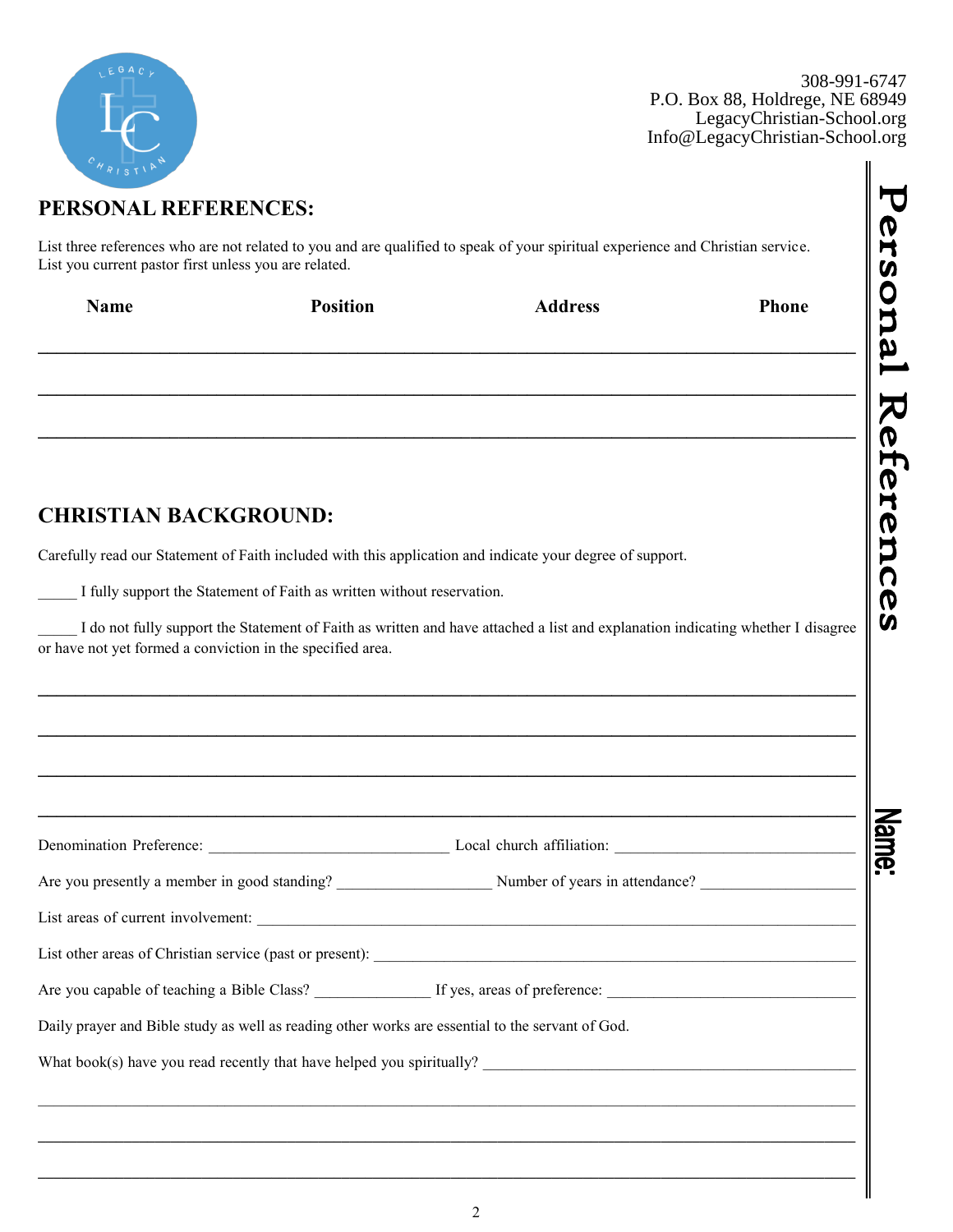

 $308, 001, 674$ <sub>300</sub> 351 671<br>drege. NE 6894 acyChristian-School.or LegacyChristian-School.or 308-991-6747 P.O. Box 88, Holdrege, NE 68949 LegacyChristian-School.org Info@LegacyChristian-School.org

∥

| May we contact your current employer?<br>If no, why not?<br>If no, why not?                                                                                                               |              |                   |                 |              |  |
|-------------------------------------------------------------------------------------------------------------------------------------------------------------------------------------------|--------------|-------------------|-----------------|--------------|--|
|                                                                                                                                                                                           |              |                   |                 |              |  |
|                                                                                                                                                                                           |              |                   |                 |              |  |
|                                                                                                                                                                                           |              |                   |                 |              |  |
|                                                                                                                                                                                           |              |                   |                 |              |  |
|                                                                                                                                                                                           |              |                   |                 |              |  |
|                                                                                                                                                                                           |              |                   |                 |              |  |
| <b>THER EMPLOYMENT HISTORY:</b><br>If you have not been teaching during the past five years, list all employers for that period of time.<br>(If you need additional space, please attach) |              |                   |                 |              |  |
| <b>Company Name</b>                                                                                                                                                                       | <b>Phone</b> | <b>Supervisor</b> | <b>Position</b> | <b>Dates</b> |  |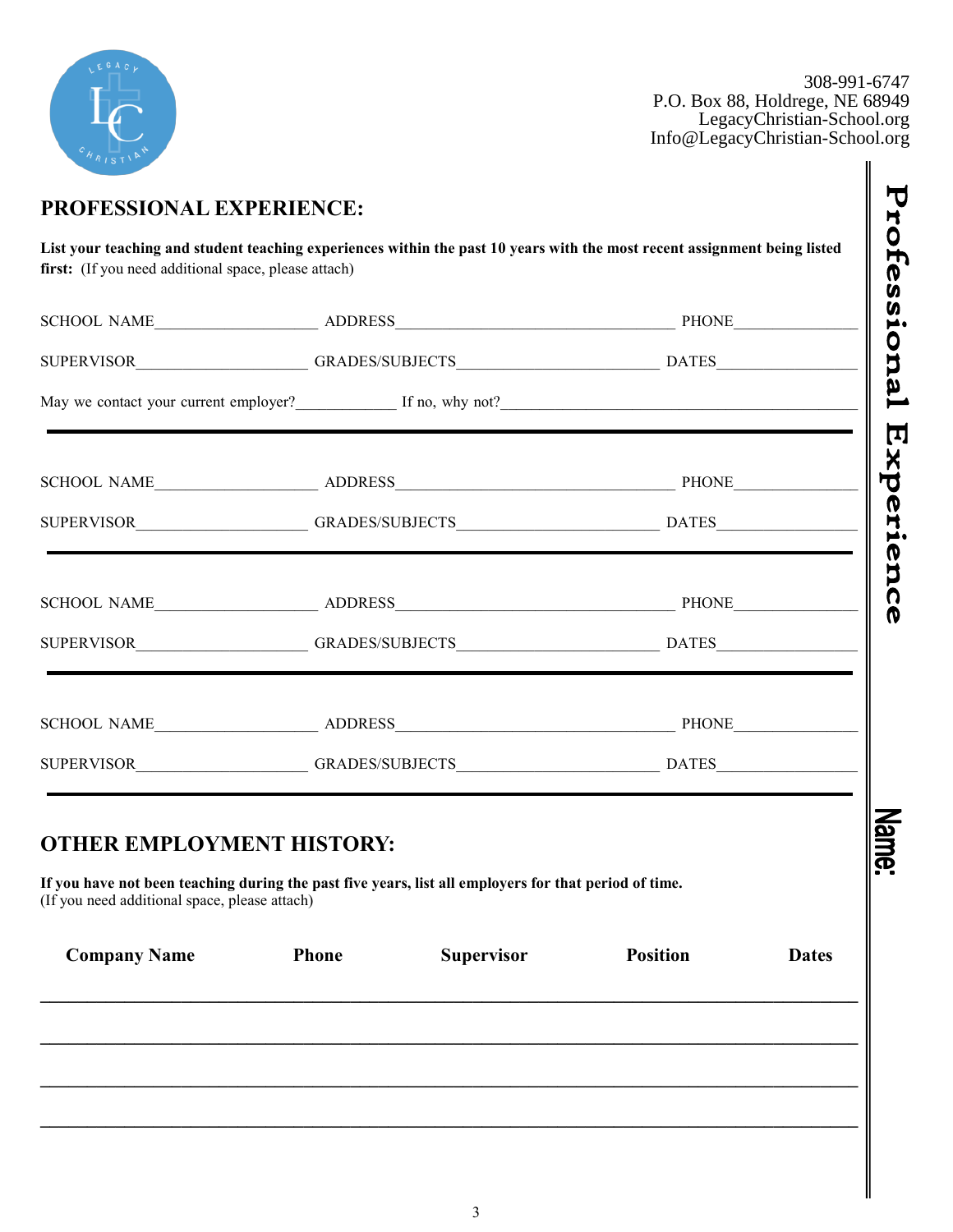

308.236.8744 308-991-6747 P.O. Box 88, Holdrege, NE 68949 contact@fcskearney.org Info@LegacyChristian-School.orgLegacyChristian-School.org

## **PERSONAL PHILOSOPHY:**

## **On a separate paper, please use one or two paragraphs to label and answer each question listed below.**

- 1. Why do you want to teach in a Christian school?
- 2. What main characteristics do you perceive distinguish a Christian school from a public school?
- 3. What is your philosophy of discipline? Your attitude towards physical punishment?
- 4. What are your strengths? Weaknesses?
- 5. What do you believe about the origin of the earth and mankind?
- 6. Explain your philosophy of education.
- 7. Summarize any additional information that you would like to present regarding your candidacy.
- 8. Explain your personal testimony of faith. (This answer may be more than one or two paragraphs)

## **PERSONAL AND CURRENT ISSUES:**

**As a Christian role model for young people, it is important that your response to their questions be similar to the school's philosophy. Please indicate your convictions on each of the following topics.** 

 $\mathcal{L}_\text{max} = \mathcal{L}_\text{max} = \mathcal{L}_\text{max} = \mathcal{L}_\text{max} = \mathcal{L}_\text{max} = \mathcal{L}_\text{max} = \mathcal{L}_\text{max} = \mathcal{L}_\text{max} = \mathcal{L}_\text{max} = \mathcal{L}_\text{max} = \mathcal{L}_\text{max} = \mathcal{L}_\text{max} = \mathcal{L}_\text{max} = \mathcal{L}_\text{max} = \mathcal{L}_\text{max} = \mathcal{L}_\text{max} = \mathcal{L}_\text{max} = \mathcal{L}_\text{max} = \mathcal{$ 

 $\mathcal{L}_\mathcal{L} = \{ \mathcal{L}_\mathcal{L} = \{ \mathcal{L}_\mathcal{L} = \{ \mathcal{L}_\mathcal{L} = \{ \mathcal{L}_\mathcal{L} = \{ \mathcal{L}_\mathcal{L} = \{ \mathcal{L}_\mathcal{L} = \{ \mathcal{L}_\mathcal{L} = \{ \mathcal{L}_\mathcal{L} = \{ \mathcal{L}_\mathcal{L} = \{ \mathcal{L}_\mathcal{L} = \{ \mathcal{L}_\mathcal{L} = \{ \mathcal{L}_\mathcal{L} = \{ \mathcal{L}_\mathcal{L} = \{ \mathcal{L}_\mathcal{$ 

 $\mathcal{L}_\text{max} = \mathcal{L}_\text{max} = \mathcal{L}_\text{max} = \mathcal{L}_\text{max} = \mathcal{L}_\text{max} = \mathcal{L}_\text{max} = \mathcal{L}_\text{max} = \mathcal{L}_\text{max} = \mathcal{L}_\text{max} = \mathcal{L}_\text{max} = \mathcal{L}_\text{max} = \mathcal{L}_\text{max} = \mathcal{L}_\text{max} = \mathcal{L}_\text{max} = \mathcal{L}_\text{max} = \mathcal{L}_\text{max} = \mathcal{L}_\text{max} = \mathcal{L}_\text{max} = \mathcal{$ 

 $\mathcal{L}_\mathcal{L} = \{ \mathcal{L}_\mathcal{L} = \{ \mathcal{L}_\mathcal{L} = \{ \mathcal{L}_\mathcal{L} = \{ \mathcal{L}_\mathcal{L} = \{ \mathcal{L}_\mathcal{L} = \{ \mathcal{L}_\mathcal{L} = \{ \mathcal{L}_\mathcal{L} = \{ \mathcal{L}_\mathcal{L} = \{ \mathcal{L}_\mathcal{L} = \{ \mathcal{L}_\mathcal{L} = \{ \mathcal{L}_\mathcal{L} = \{ \mathcal{L}_\mathcal{L} = \{ \mathcal{L}_\mathcal{L} = \{ \mathcal{L}_\mathcal{$ 

- 1. Wine, beer and other alcoholic beverages
- 2. Smoking and chewing tobacco
- 3. Marijuana and other drugs
- 4. Pre-marital sex
- 5. Divorce and remarriage
- 6. Abortion
- 7. Homosexuality

## **PERSONAL AND CURRENT ISSUES:**

Have you ever been dismissed, resigned to avoid being dismissed or been asked to resign from a position? If yes, please explain. Use an attached sheet if necessary.

Have you ever been charged in a civil or criminal proceeding with improprieties regarding children? If yes, please indicate the nature of the suit, offence, date, court and disposition.

Mam